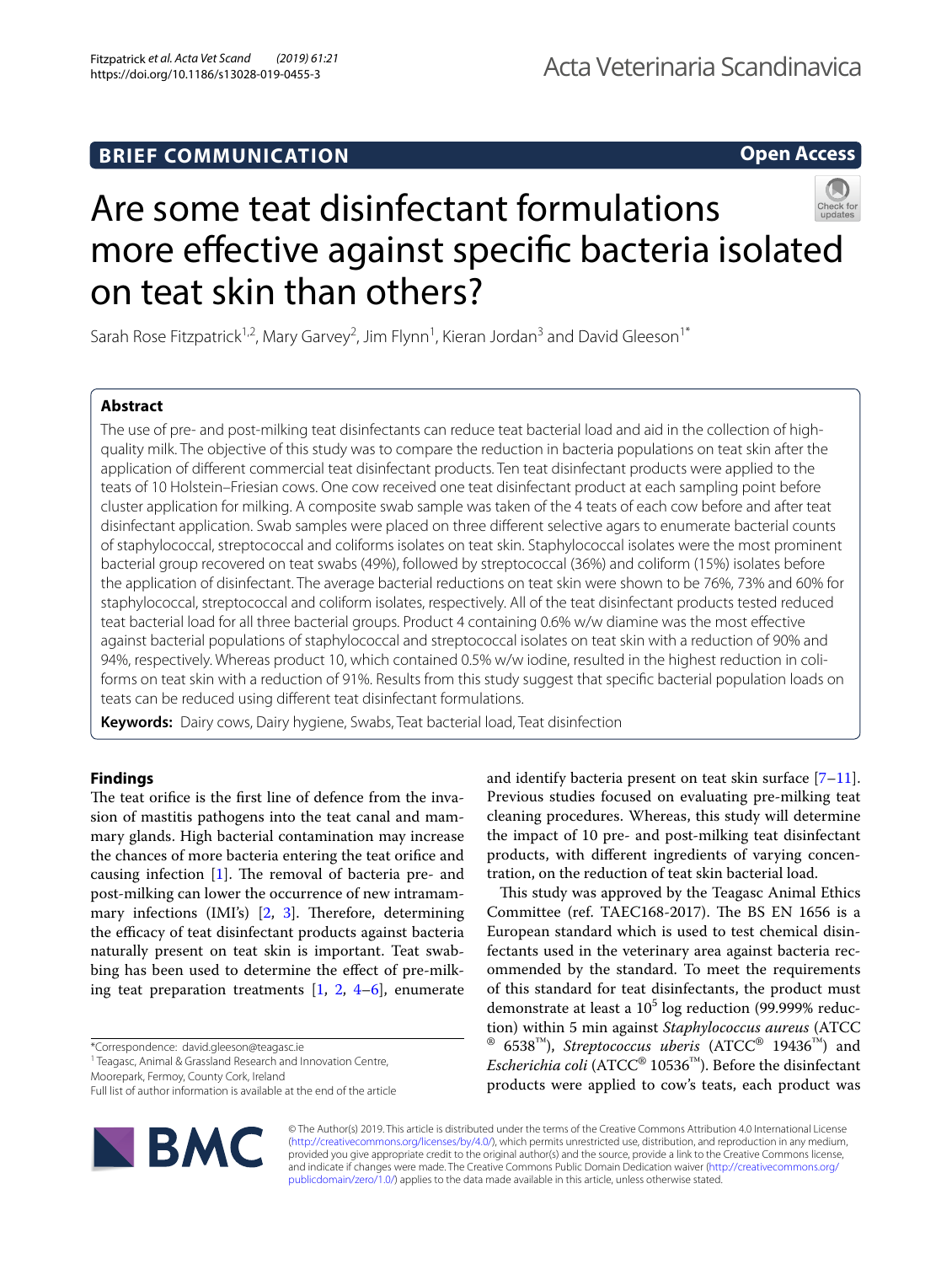tested using the BS EN 1656. Ten disinfectant products (Table [1\)](#page-1-0) were applied to the teats of 10 Holstein–Friesian cows. All teat disinfectant products were ready-touse (RTU) while one product (product 7) was mixed with an activator before use, according to manufacturer's recommendations, and was considered a RTU product by the manufacturer. The disinfectant products were suitable for both pre- and post-milking teat disinfection, with the exception of products 7 and 10, which were recommended for use only for post-milking disinfection. The cows were housed, in one group, indoors, on matted cubicle beds dressed with ground limestone daily to maintain a dry bed.

Before sampling, swabs were moistened [\[4](#page-4-3)] in sterile trypticase soy broth (TSB) (Merck Millipore, Ireland) to aid in the collection of bacteria from the teat skin before and after teat disinfectant application. Over 10 milkings (AM and PM; 5 days), teat disinfectant products were applied to the teats of 10 cows (10 replicates per product). Every cow received each product once over the duration of the trial, with a diferent product applied at each milking. Before (PRE) the application of a test teat disinfectant, a composite teat skin swab was collected from all 4 teats. For PRE swab samples, swabs were drawn across the teat orifce and down the side of each teat avoiding contact with the udder hair and cows fank [\[2](#page-4-1), [10](#page-4-7)]. All teats of the cow were then immersed in a test teat disinfectant using a teat dip cup. The teat disinfectant was then left on the teat skin for up to 1 min. Next, teats were dry wiped with a single-use paper towel. A pilot study, where the inclusion of a dry wipe was compared to no dry wipe after application of teat disinfectant products, showed that there was no diference in the reduction of bacterial load on teat skin. Following this, composite swab samples were collected (POST) from all 4 teats in a similar manner to that for the PRE samples. However, POST samples were collected on the opposite side of the teats. Immediately after sampling, swabs were placed into individual sterile bottles containing 10 mL of sterile TSB and neutraliser (30  $g/L$  polysorbate 80 and 3  $g/L$  L- $\alpha$ phosphatidylcholine from egg yolk) and placed in storage at  $-20$  °C [[10\]](#page-4-7), within 1 h of sampling, for 7–14 days before undergoing laboratory analysis. A previous study demonstrated that storage of skin swab samples at diferent temperatures did not afect the abundance or diversity of bacterial population [[12\]](#page-4-8). A total of 200 teat swab samples were collected during the trial. For the bacterial counts, maximum recovery diluent was used to make 1:100 dilutions in sterile tubes for the PRE samples. The POST sample was used undiluted. The samples were subsequently plated, in triplicate, onto 3 separate agars; Baird parker agar (Merck Millipore, Ireland) for staphylococcal isolates, modifed Edwards agar (Sigma-Aldrich, Ireland) with 5% sterile blood for streptococcal isolates and MacConkey agar (Merck Millipore, Ireland) for coli-form isolates [\[1](#page-4-0)]. Following incubation at 37  $\degree$ C for 24 h, microbial counts for each bacterial group were manually counted. Bacterial species within each isolate group were not defned.

Bacterial counts (cfu/mL) were transformed to base-10 logarithm for analysis. Statistical analysis was performed using SAS version 9.4 [\[13](#page-4-9)]. Reduction in bacteria of teat skin was calculated as the diference between the  $Log<sub>10</sub>$  values of PRE and POST. PROC GLIMMIX was used to perform multiple pair-wise comparisons. The LSMEANS statement in PROC GLIMMIX was used to diferentiate statistical diferences. Residual checks were made to ensure assumptions of analysis were met. The reductions for the bacterial isolate groups tested were analysed using 3 models (one for each bacterial group). This model included the reduction as a dependent variable and product, day and time as

| Code           | Product                             | Ingredient                                              | Manufacturer/supplier          |
|----------------|-------------------------------------|---------------------------------------------------------|--------------------------------|
|                | Lacto-cel <sup>a</sup>              | 2.4% w/w lactic acid                                    | Biocel Ltd.                    |
| 2              | Duogold <sup>a</sup>                | 2% w/w lactic acid and 0.3% w/w chlorhexidine gluconate | Gold Assure                    |
| 3              | Arkshield <sup>a</sup>              | 5% w/w lactic acid and 0.3% w/w chlorhexidine           | Ark Farm Innovations Ltd.      |
| $\overline{4}$ | Super cow teat foam <sup>a</sup>    | 0.6% w/w diamine                                        | Milk Solutions Ltd.            |
| 5              | Sensodip 50 <sup>a</sup>            | 0.5% w/w chlorhexidine                                  | GEA Farm Technologies Ltd.     |
| 6              | PureChem chlorhexidine <sup>a</sup> | 0.29% w/w chlorhexidine                                 | Central Chemical Supplies Ltd. |
| 7              | Kenomix <sup>b</sup>                | 0.0157% w/w chlorine dioxide                            | CID Lines N.V.                 |
| 8              | Lanodip pre-post <sup>a</sup>       | 0.29% w/w jodine and 0.8% w/w lactic acid               | Kilco International I td.      |
| 9              | Hypred quick spray <sup>a</sup>     | 2% w/w lactic and 0.1% w/w salicylic acid               | Grassland Agro Ltd.            |
| 10             | Maxidine RTU <sup>b</sup>           | 0.5% w/w jodine                                         | Biocel I td.                   |

<span id="page-1-0"></span>**Table 1 Test teat disinfectant product code and active ingredient, as declared by the manufacturer on product label**

<sup>a</sup> Pre- and post-milking application

**b** Post-milking application only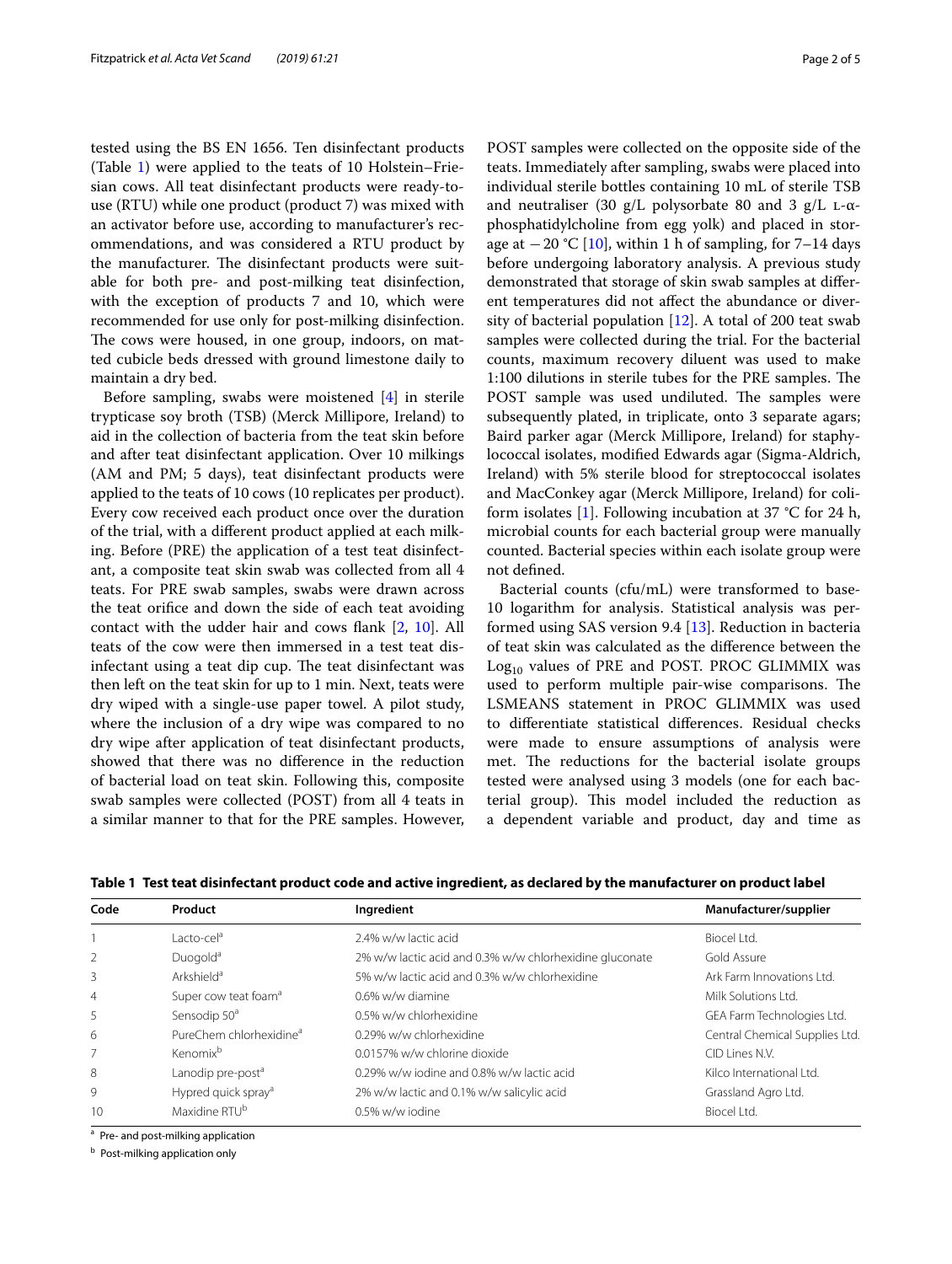independent variables. The equation for all models was;  $Reduction = Product + Day + Time + Day \times Product +$ Time  $\times$  Product, where reduction was the base-10 logarithm of the cfu/mL unit of interest  $+1$ , product was the products tested, day was the date of sampling and time refers to the milking the swab was collected (AM or PM). The cow was the experimental unit.

In this study, all 10 disinfectant products were tested using the BS EN 1656 protocol. All products achieved a log reduction ranging from 5.31 to 5.96 within 5 min of treatment time for the 3 recommended bacteria. Therefore, indicating that the disinfectant products provide sufficient levels of inactivation and meet the requirements of the BS EN 1656.

Overall, day had a signifcant efect on the bacterial numbers on teats within the study but there was no day by product effect for all three bacterial groups  $(P > 0.05)$ . Furthermore, the time of collection (AM or PM milking) had no significant effect on the reduction of bacterial numbers ( $P > 0.09$ ), but bacterial counts were higher for all swabs collected in the AM milking in comparison to swabs collected in the PM milking. The difference between bacterial counts for time of sampling may be due to the diferent time intervals between milkings (i.e. 7 h between AM and PM milking and 17 h between PM and AM milking). In natural exposure studies, day and time of collection may impact bacterial load on teat skin due to factors such as; management and environment, which can cause a fuctuation of bacterial load on skin surface [\[4](#page-4-3), [5,](#page-4-10) [14](#page-4-11), [15\]](#page-4-12).

Staphylococcal isolates were the most prominent bacterial group recovered on teat swabs (49%), followed by streptococcal  $(36%)$  and coliform  $(15%)$  isolates. This was similar to previous studies where staphylococcal species were more abundant than streptococcal species [[1,](#page-4-0) [2](#page-4-1)]. All teat disinfectant products used in the study reduced bacterial load on teat skin. The overall reduction in bacterial counts was significant  $(P<0.05)$  across all treatments for staphylococcal, streptococcal and coliform isolates (Fig. [1\)](#page-2-0). These results agree with previous studies which showed that teat disinfection reduced bacterial load on teat skin  $[1, 2, 5]$  $[1, 2, 5]$  $[1, 2, 5]$  $[1, 2, 5]$  $[1, 2, 5]$  $[1, 2, 5]$  $[1, 2, 5]$ , but the reduction of bacterial load was slightly lower in this study in comparison to other studies  $[1, 4]$  $[1, 4]$  $[1, 4]$  $[1, 4]$ .

The results for each bacterial isolate group can be observed in Table [2](#page-3-0). For staphylococcal isolates, average bacterial reduction on teat skin was 76%, (range; 56% - 90%). Products containing 0.6% diamine (product 4) and 0.5% chlorhexidine (product 5) were the most efective in reducing the bacterial load on teat skin, with both products giving a bacterial reduction of 90%. The average bacterial reduction on teat skin for streptococcal isolates was 73% (range: 59%–93%). A product

<span id="page-2-0"></span>

A limitation of the study was the lower log reduction obtained using teat swabbing in comparison to the laboratory method, BS EN 1656. This may have been influenced by the low initial level of bacterial isolates present on teat skin prior to the application of disinfectant products. Challenging the teat skin surface with a known concentration of a specifc bacterial strain, rather than depending on the natural bacteria present, may help to ensure initial levels of bacteria on teat skin to refect log reductions required in the BS EN 1656. Furthermore, the time period in which the teat disinfectant products were left on the teat skin (1 min) may not have been long enough to make a comparison with the BS EN 1656 as this protocol requires a treatment time of 5 min. In addition, when swabbing the teat before and after teat disinfection, it was considered important to include the teat orifce in both sample collections as microbial colonisation of the teat canal and orifce can serve as a reservoir for the development of new IMIs during lactation [[17\]](#page-4-14).

In conclusion, all teat disinfectant products used in this study can reduce the bacterial load on teat skin of dairy cows. Additionally, a variation in sensitivity and

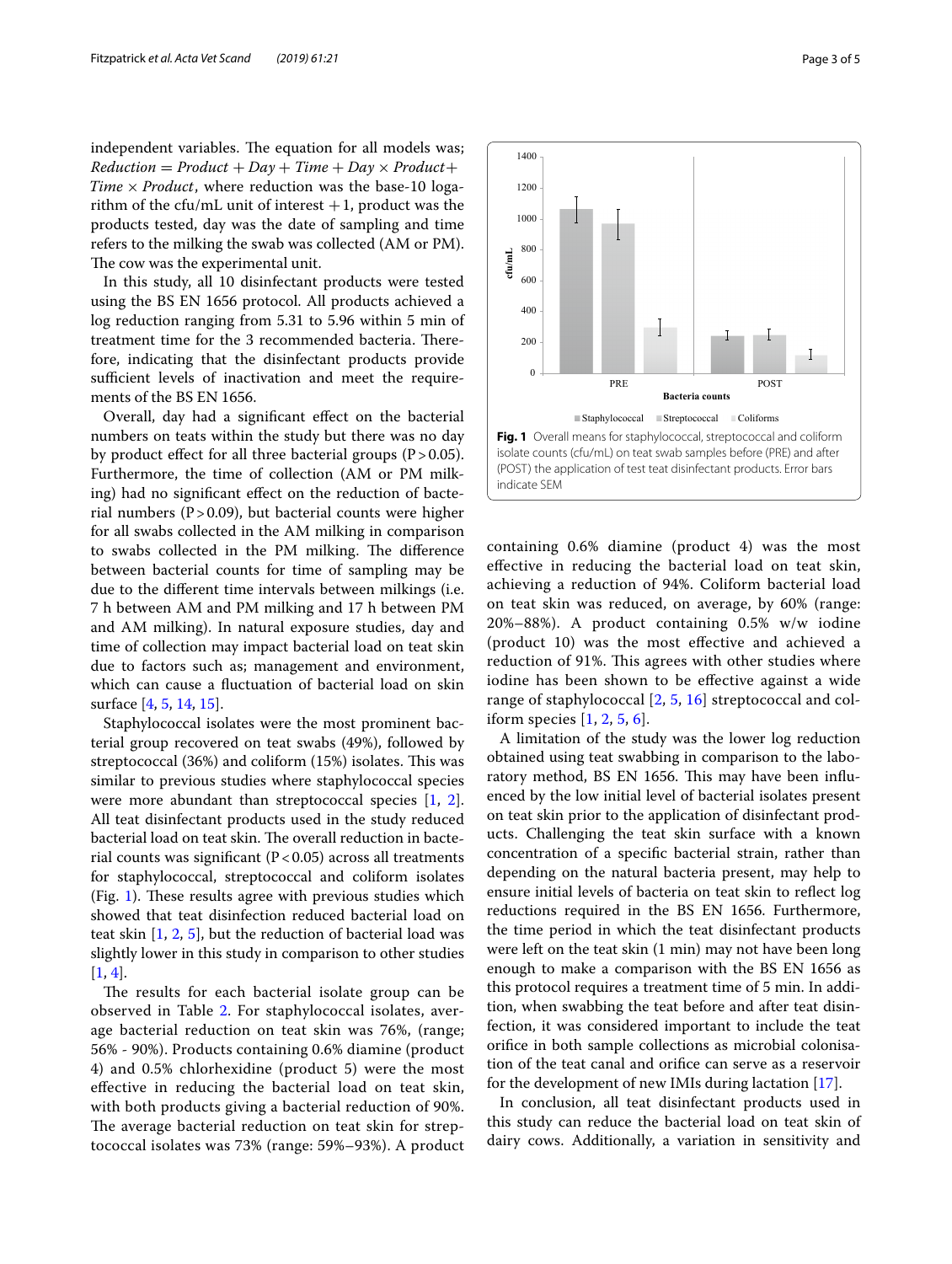| Product     | Staphylococcal  |                                                                   |                     |                                                                                                                                        | Streptococcal    |                 |                     |                                                                                                                                               | Coliforms  |               |                     |                   |
|-------------|-----------------|-------------------------------------------------------------------|---------------------|----------------------------------------------------------------------------------------------------------------------------------------|------------------|-----------------|---------------------|-----------------------------------------------------------------------------------------------------------------------------------------------|------------|---------------|---------------------|-------------------|
|             |                 | PRE cfu/mL POST cfu/mL                                            | reduction<br>cfu/mL | Log reduction                                                                                                                          | PRE cfu/mL       | POST cfu/mL     | reduction<br>cfu/ml | Log reduction                                                                                                                                 | PRE cfu/mL | POST cfu/mL   | reduction<br>cfu/mL | Logreduction      |
|             |                 | 255                                                               | 959                 | $0.75^{b}$                                                                                                                             | 203              | 259             | 944                 | 0.66 <sup>ab</sup>                                                                                                                            | $\Im$      | SS            | <b>38</b>           | 56ª               |
|             | 1055            | $\frac{310}{5}$                                                   | 744                 | $0.76^{b}$                                                                                                                             | 987              | 233             | 754                 | 0.65 <sup>ab</sup>                                                                                                                            | 385        | 263           | $\overline{121}$    | $1.22^a$          |
|             | $\frac{184}{ }$ | 303                                                               | 800                 | 1.04 <sup>ab</sup>                                                                                                                     | $\overline{151}$ | 449             | 702                 | 0.63 <sup>ab</sup>                                                                                                                            | 251        | 121           | 130                 | $-26a$            |
|             | 1280            | 125                                                               | 1155                | 2.09 <sup>a</sup>                                                                                                                      | 171              | 74              | 097                 | $-91^{\circ}$                                                                                                                                 | 494        | $\frac{5}{1}$ | 379                 | 60ª               |
|             | 985             | Ξ                                                                 | 884                 | 6 <sup>ab</sup>                                                                                                                        | 923              | 155             | 767                 | 1.05 <sup>ab</sup>                                                                                                                            | 177        |               | $\overline{100}$    | 1.71 <sup>a</sup> |
|             | 950             | 185                                                               | 765                 | 0.91 <sup>ab</sup>                                                                                                                     | 830              | 340             | 490                 | 0.74 <sup>ab</sup>                                                                                                                            | 274        | 132           | 142                 | 0.83 <sup>a</sup> |
|             | 953             | 269                                                               | 684                 | 0.92 <sup>ab</sup>                                                                                                                     | 883              | 336             | 547                 | 1.01 <sup>ab</sup>                                                                                                                            | 290        | 35            | 255                 | $1.28^{\circ}$    |
|             | 936             | 251                                                               | 685                 | $0.71^{b}$                                                                                                                             | 652              | $\overline{11}$ | 541                 | $0.78^{ab}$                                                                                                                                   | 347        | 277           | R                   | $1.24^{\circ}$    |
| σ           | 949             | 414                                                               | 535                 | $0.40^{\circ}$                                                                                                                         | 210              | 265             | 445                 | $0.24^{b}$                                                                                                                                    | 319        | 125           | 193                 | 58 <sup>a</sup> . |
| $\supseteq$ | 1076            | 263                                                               | $\frac{814}{6}$     | $0.42^{b}$                                                                                                                             | $\frac{40}{5}$   | 295             | 845                 | 0.82 <sup>ab</sup>                                                                                                                            | 250        | 22            | 228                 | 1.77ª             |
|             |                 |                                                                   |                     | PRE teat skin swab sample before teat disinfectant application, POST teat skin swab sample after teat disinfectant application         |                  |                 |                     |                                                                                                                                               |            |               |                     |                   |
|             |                 | Product: 1 = Lacto-cel, 2 = Duogold, 3 = Arkshield, 4 = Super Cow |                     | reduction means of staphylococcal, streptococcal and coliform isolates with different letters are statistically significant (P < 0.05) |                  |                 |                     | Teat Foam, 5 = Sensodip 50, 6 = PureChem Chlorhexidine, 7 = Kenomix, 8 = Lanodip Pre-Post, 9 = Hypred Quick Spray, 10 = Maxidine RTU. The log |            |               |                     |                   |

<span id="page-3-0"></span>

| )<br>)<br>č        |
|--------------------|
|                    |
|                    |
|                    |
|                    |
|                    |
|                    |
|                    |
|                    |
|                    |
|                    |
|                    |
| The PRE and r<br>ī |
|                    |
|                    |
| e<br>Ne 2          |

Fitzpatrick *et al. Acta Vet Scand (2019) 61:21* Page 4 of 5